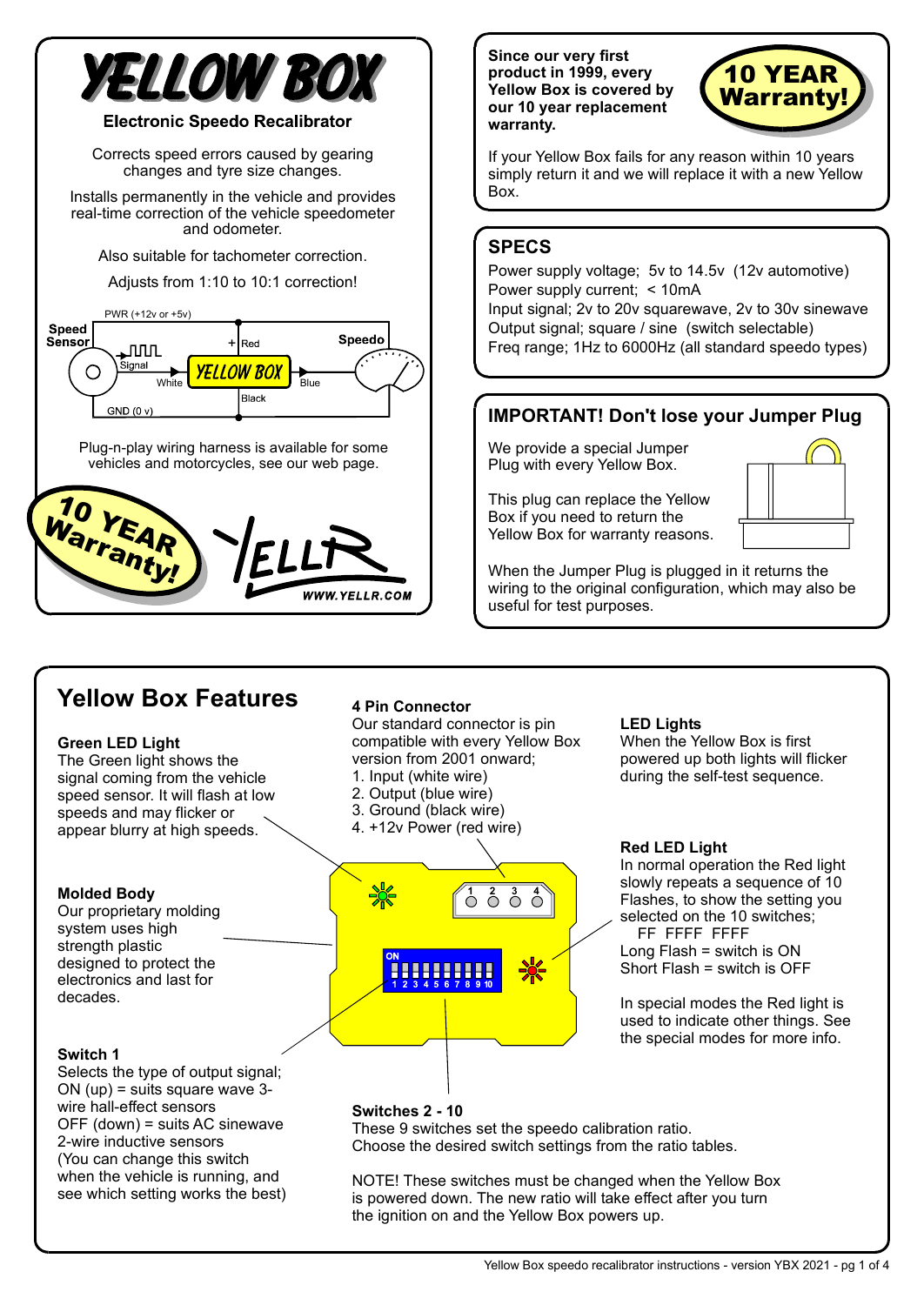

#### **Thank you for purchasing a Yellow Box!**

This new Yellow Box version YBX is our most technologically advanced product and is now automatically compatible with many different types of vehicle speed sensor. In 1999 we created the world's first computerised speedo recalibrator, and we are proud to continue the tradition of being the market leader in reliability and speed correction technology.

#### **Reliability.**

Your Yellow Box was designed, assembled and tested by craftsmen here in Australia and has been subjected to rigorous testing at multiple stages during its construction. If the Yellow Box does not work after installation, the most likely cause will be an incorrect switch setting or faulty installation wiring. Please check these carefully! We also have an installation and troubleshooting guide at our web page; *[www.YELLR.com](http://www.YELLR.com)*

#### Calculating the Correction Ratio.

First you need to find your total speed error by comparing your speedo indicated speed to the actual vehicle speed. Use a GPS device or GPS speedo app on your smart phone to measure actual vehicle speed, and at the same time take note of the indicated speed on your speedo. It helps to drive on a straight level road at a steady speed for a couple of minutes to allow the GPS app to reach maximum accuracy.

Then do this simple calculation using a pocket calculator or the calculator app on your smart phone;

#### Ratio = Indicated Speed **divided by** Actual Speed

**Example 1;** "Speedo reads too fast" **Ratio = 56 / 50 = 1.1200** Speedo (indicated speed) 56 GPS (actual speed) 50

**Example 2;** "Speedo reads too slow" **Ratio = 47 / 50 = 0.9400** Speedo (indicated speed) 47 GPS (actual speed) 50

#### Setting the Correction Ratio.

Look through the ratio tables provided in this instruction leaflet to find the ratio which is the best match. That will show you the switch setting for the 10 switches on the Yellow Box. Set the switches with the Yellow Box powered OFF, then when you turn it back on the correction ratio will be set.

NOTE 1. You can repeat the GPS test to make sure the ratio was correct. Sometimes you might need to choose the next ratio (above or below) to get the best accuracy.

NOTE 2. Don't forget that any time you change the ratio switches you need to turn the Yellow Box OFF then ON again.

NOTE 3. The first switch of the 10 (switch 1) does not affect the ratio, it sets the **type of output signal** to the speedo. It is marked as "x" in the ratio tables. (Also see Features Diagram.)

#### **KPH to MPH conversion.**

This feature can be useful on an imported vehicle to do a speedo conversion from kilometers to miles (or vice versa).

To show KPH on a MPH speedo, use ratio; 0.6214 To show MPH on a KPH speedo, use ratio; 1.6094

You may also want to correct for some small additional speedo error. If so, choose a ratio above or below the value shown here and compare with a GPS speedo reference like the calculator method shown above.

#### Special Test Modes.

To activate these modes, set the switches to the desired setting as shown for each mode then power up the Yellow Box. To end the special mode, turn the Yellow Box off and select your normal switch setting again.

#### **All Switches ON.**

11 1111 1111

This mode is used to test the 10 switches by displaying 10 long flashes on the red light. The speedo will not operate.

#### **All Switches OFF.**

00 0000 0000

In this mode the Yellow Box operates normally, but does not perform any recalibration of the speedo signal. This mode can be used to see the speedo working with its original speed error (not corrected). It is also a switch test and will display 10 short flashes on the Red light.

#### **Output Test Modes.**

|              | x0 1111 1000 | 25Hz    |
|--------------|--------------|---------|
|              | x0 1111 1001 | $50$ Hz |
|              | x0 1111 1010 | 100Hz   |
| x0 1111 1011 |              | 200Hz * |
|              | x0 1111 1100 | 400Hz * |
| x0 1111 1101 |              | 800Hz * |
|              |              |         |

These 6 modes send a calibrated speed signal to the speedo. This can be used to test that the speedo is working and also to choose which type of output signal works best with your speedo. Each test mode must be selected while the Yellow Box is powered down.

However **switch 1** (marked x) selects type of output signal, and this switch can be changed while the Yellow Box is running. In most cases, switch 1 should be ON (up).

\* NOTE! On some speedos the higher frequencies (200, 400, 800) may cause the speedo to read max speed. Start with 25Hz then if the speedo reads low or zero, try each higher setting in turn.

Because all makes of speedos are different we cannot know what speed will be displayed, but the displayed speed should remain steady if the speedo is working properly. Try to choose a speed near the middle of your speedo range for best results.

#### **Display Firmware Version.**

x1 1111 1000

**Display Hardware Version.**

x1 1111 1001

The version will be displayed in binary as 8 flashes on the Red light. Example; Firmware  $v1.0 = 00010000$ 

#### **Speedo Sweep Test.**

#### x1 1111 1010

The sweep test can be useful on older (dial type) speedos that use a moving pointer, especially if the pointer has become stuck at some position.

A signal will be sent to the speedo that increases speed over a few seconds until it reaches the speedo max speed then will hold there for a few seconds, and then sweep back to zero again. This may be able to fix a speedo that has a stuck pointer. The test performs once, after the Yellow Box powers up, so if you need to repeat the test turn the Yellow Box off then back on again.

### Installation instructions available at:

# www.YELLR.com

**Also Plug-n-Play Harness to suit** motorcycles, some cars and 4WDs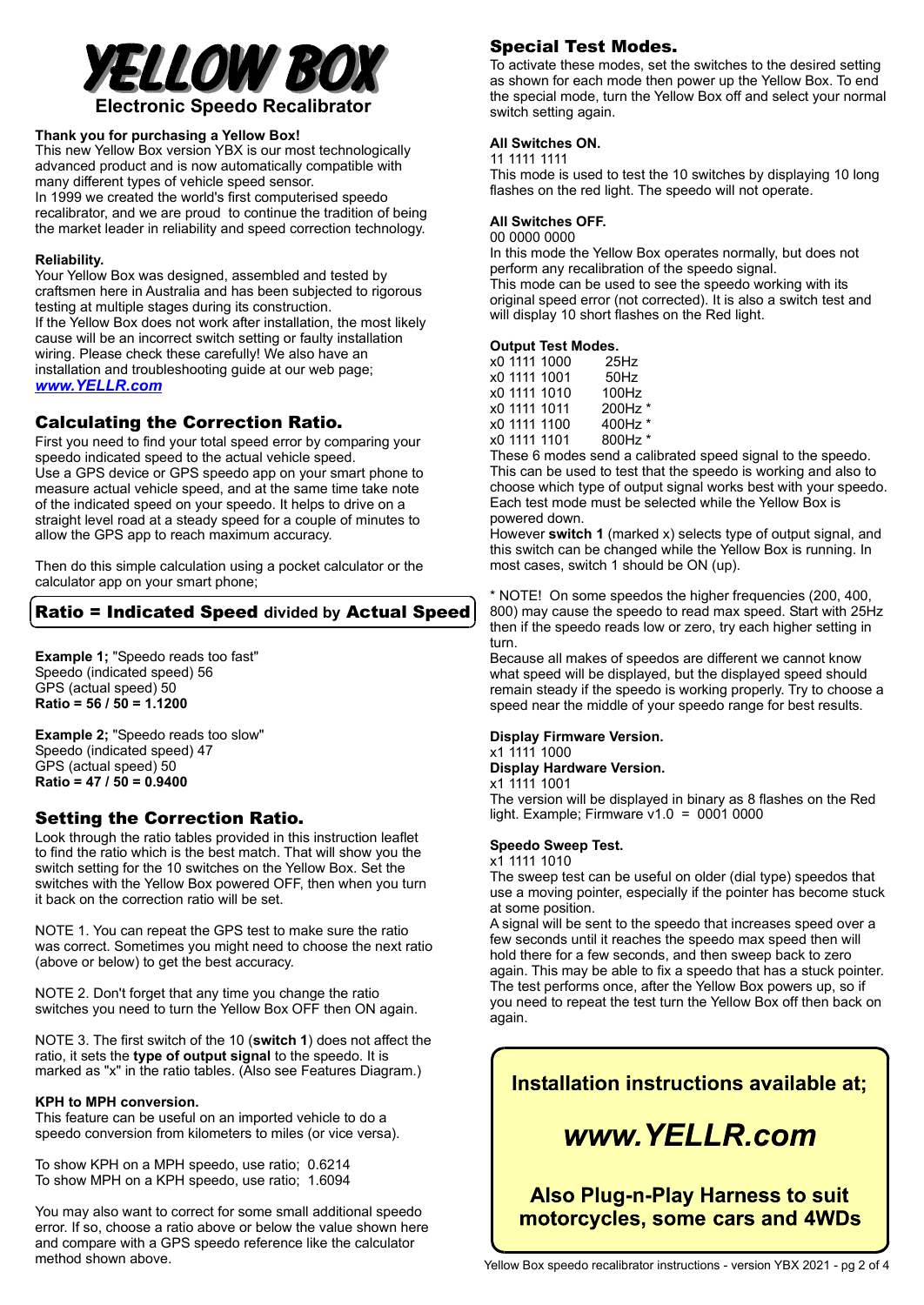|                  |                              |                        | NORMAL CORRECTION RATIOS - Yellow Box Speedo Recalibrator - Version; YBX 2021                      |                  |                              |
|------------------|------------------------------|------------------------|----------------------------------------------------------------------------------------------------|------------------|------------------------------|
|                  |                              |                        | $0 =$ Switch OFF (down), $1 =$ Switch ON (up), $x =$ Set Output Signal Type (doesn't affect ratio) |                  |                              |
| <b>RATIO</b>     | <b>SWITCHES</b>              | 1.5964                 | x0 0101 0011                                                                                       | 0.7907           | x0 1010 0101                 |
| 1.0000           | x0 0000 0000                 | 1.6054                 | x0 0101 0100                                                                                       | 0.7863           | x0 1010 0110                 |
| 1.0057           | x0 0000 0001                 | 1.6145                 | x0 0101 0101                                                                                       | 0.7820<br>0.7776 | x0 1010 0111                 |
| 1.0113<br>1.0171 | x0 0000 0010<br>x0 0000 0011 | 1.6236<br>1.6328       | x0 0101 0110<br>x0 0101 0111                                                                       | 0.7733           | x0 1010 1000<br>x0 1010 1001 |
| 1.0228           | x0 0000 0100                 | 1.6420                 | x0 0101 1000                                                                                       | 0.7690           | x0 1010 1010                 |
| 1.0286           | x0 0000 0101                 | 1.6513                 | x0 0101 1001                                                                                       | 0.7647           | x0 1010 1011                 |
| 1.0344           | x0 0000 0110                 | 1.6606                 | x0 0101 1010                                                                                       | 0.7604           | x0 1010 1100                 |
| 1.0402<br>1.0461 | x0 0000 0111<br>x0 0000 1000 | 1.6700<br>1.6795       | x0 0101 1011<br>x0 0101 1100                                                                       | 0.7562<br>0.7520 | x0 1010 1101<br>x0 1010 1110 |
| 1.0520           | x0 0000 1001                 | 1.6890                 | x0 0101 1101                                                                                       | 0.7478           | x0 1010 1111                 |
| 1.0580           | x0 0000 1010                 | 1.6985                 | x0 0101 1110                                                                                       | 0.7436           | x0 1011 0000                 |
| 1.0640           | x0 0000 1011                 | 1.7081                 | x0 0101 1111                                                                                       | 0.7394           | x0 1011 0001                 |
| 1.0700           | x0 0000 1100                 | 1.7178                 | x0 0110 0000                                                                                       | 0.7353           | x0 1011 0010                 |
| 1.0760<br>1.0821 | x0 0000 1101<br>x0 0000 1110 | 1.7275<br>1.7372       | x0 0110 0001<br>x0 0110 0010                                                                       | 0.7312<br>0.7271 | x0 1011 0011<br>x0 1011 0100 |
| 1.0882           | x0 0000 1111                 | 1.7470                 | x0 0110 0011                                                                                       | 0.7231           | x0 1011 0101                 |
| 1.0944           | x0 0001 0000                 | 1.7569                 | x0 0110 0100                                                                                       | 0.7191           | x0 1011 0110                 |
| 1.1005           | x0 0001 0001                 | 1.7668                 | x0 0110 0101                                                                                       | 0.7151           | x0 1011 0111                 |
| 1.1068<br>1.1130 | x0 0001 0010<br>x0 0001 0011 | 1.7768<br>1.7869       | x0 0110 0110<br>x0 0110 0111                                                                       | 0.7111<br>0.7071 | x0 1011 1000<br>x0 1011 1001 |
| 1.1193           | x0 0001 0100                 | 1.7970                 | x0 0110 1000                                                                                       | 0.7032           | x0 1011 1010                 |
| 1.1256           | x0 0001 0101                 | 1.8071                 | x0 0110 1001                                                                                       | 0.6992           | x0 1011 1011                 |
| 1.1320           | x0 0001 0110                 | 1.8173                 | x0 0110 1010                                                                                       | 0.6953           | x0 1011 1100                 |
| 1.1384           | x0 0001 0111                 | 1.8276                 | x0 0110 1011                                                                                       | 0.6915           | x0 1011 1101                 |
| 1.1448<br>1.1513 | x0 0001 1000<br>x0 0001 1001 | 1.8379<br>1.8483       | x0 0110 1100<br>x0 0110 1101                                                                       | 0.6876<br>0.6838 | x0 1011 1110<br>x0 1011 1111 |
| 1.1578           | x0 0001 1010                 | 1.8588                 | x0 0110 1110                                                                                       | 0.6800           | x0 1100 0000                 |
| 1.1643           | x0 0001 1011                 | 1.8693                 | x0 0110 1111                                                                                       | 0.6762           | x0 1100 0001                 |
| 1.1709           | x0 0001 1100                 | 1.8798                 | x0 0111 0000                                                                                       | 0.6724           | x0 1100 0010                 |
| 1.1775           | x0 0001 1101                 | 1.8905                 | x0 0111 0001                                                                                       | 0.6687           | x0 1100 0011                 |
| 1.1842<br>1.1909 | x0 0001 1110<br>x0 0001 1111 | 1.9011<br>1.9119       | x0 0111 0010<br>x0 0111 0011                                                                       | 0.6649<br>0.6612 | x0 1100 0100<br>x0 1100 0101 |
| 1.1976           | x0 0010 0000                 | 1.9227                 | x0 0111 0100                                                                                       | 0.6575           | x0 1100 0110                 |
| 1.2044           | x0 0010 0001                 | 1.9336                 | x0 0111 0101                                                                                       | 0.6539           | x0 1100 0111                 |
| 1.2112           | x0 0010 0010                 | 1.9445                 | x0 0111 0110                                                                                       | 0.6502           | x0 1100 1000                 |
| 1.2180<br>1.2249 | x0 0010 0011<br>x0 0010 0100 | 1.9555<br>1.9665       | x0 0111 0111<br>x0 0111 1000                                                                       | 0.6466<br>0.6430 | x0 1100 1001<br>x0 1100 1010 |
| 1.2318           | x0 0010 0101                 | 1.9776                 | x0 0111 1001                                                                                       | 0.6394           | x0 1100 1011                 |
| 1.2388           | x0 0010 0110                 | 1.9888                 | x0 0111 1010                                                                                       | 0.6359           | x0 1100 1100                 |
| 1.2458           | x0 0010 0111                 | 2.0000                 | x0 0111 1011                                                                                       | 0.6323           | x0 1100 1101                 |
| 1.2529           | x0 0010 1000                 |                        |                                                                                                    | 0.6288           | x0 1100 1110                 |
| 1.2599<br>1.2671 | x0 0010 1001<br>x0 0010 1010 | <b>RATIO</b><br>0.9944 | <b>SWITCHES</b><br>x0 0111 1100                                                                    | 0.6253<br>0.6218 | x0 1100 1111<br>x0 1101 0000 |
| 1.2742           | x0 0010 1011                 | 0.9889                 | x0 0111 1101                                                                                       | 0.6183           | x0 1101 0001                 |
| 1.2814           | x0 0010 1100                 | 0.9834                 | x0 0111 1110                                                                                       | 0.6149           | x0 1101 0010                 |
| 1.2887           | x0 0010 1101                 | 0.9779                 | x0 0111 1111                                                                                       | 0.6115           | x0 1101 0011                 |
| 1.2959<br>1.3033 | x0 0010 1110<br>x0 0010 1111 | 0.9724<br>0.9670       | x0 1000 0000<br>x0 1000 0001                                                                       | 0.6080<br>0.6047 | x0 1101 0100<br>x0 1101 0101 |
| 1.3106           | x0 0011 0000                 | 0.9616                 | x0 1000 0010                                                                                       | 0.6013           | x0 1101 0110                 |
| 1.3180           | x0 0011 0001                 | 0.9563                 | x0 1000 0011                                                                                       | 0.5979           | x0 1101 0111                 |
| 1.3255           | x0 0011 0010                 | 0.9509                 | x0 1000 0100                                                                                       | 0.5946           | x0 1101 1000                 |
| 1.3330<br>1.3405 | x0 0011 0011<br>x0 0011 0100 | 0.9456<br>0.9404       | x0 1000 0101<br>x0 1000 0110                                                                       | 0.5913<br>0.5880 | x0 1101 1001<br>x0 1101 1010 |
| 1.3481           | x0 0011 0101                 | 0.9351                 | x0 1000 0111                                                                                       | 0.5847           | x0 1101 1011                 |
| 1.3557           | x0 0011 0110                 | 0.9299                 | x0 1000 1000                                                                                       | 0.5815           | x0 1101 1100                 |
| 1.3634           | x0 0011 0111                 | 0.9247                 | x0 1000 1001                                                                                       | 0.5782           | x0 1101 1101                 |
| 1.3711           | x0 0011 1000                 | 0.9196                 | x0 1000 1010                                                                                       | 0.5750<br>0.5718 | x0 1101 1110                 |
| 1.3788<br>1.3866 | x0 0011 1001<br>x0 0011 1010 | 0.9144<br>0.9093       | x0 1000 1011<br>x0 1000 1100                                                                       | 0.5686           | x0 1101 1111<br>x0 1110 0000 |
| 1.3944           | x0 0011 1011                 | 0.9043                 | x0 1000 1101                                                                                       | 0.5654           | x0 1110 0001                 |
| 1.4023           | x0 0011 1100                 | 0.8992                 | x0 1000 1110                                                                                       | 0.5623           | x0 1110 0010                 |
| 1.4103           | x0 0011 1101                 | 0.8942                 | x0 1000 1111                                                                                       | 0.5591           | x0 1110 0011                 |
| 1.4182<br>1.4262 | x0 0011 1110<br>x0 0011 1111 | 0.8892<br>0.8843       | x0 1001 0000<br>x0 1001 0001                                                                       | 0.5560<br>0.5529 | x0 1110 0100<br>x0 1110 0101 |
| 1.4343           | x0 0100 0000                 | 0.8794                 | x0 1001 0010                                                                                       | 0.5498           | x0 1110 0110                 |
| 1.4424           | x0 0100 0001                 | 0.8745                 | x0 1001 0011                                                                                       | 0.5468           | x0 1110 0111                 |
| 1.4506           | x0 0100 0010                 | 0.8696                 | x0 1001 0100                                                                                       | 0.5437           | x0 1110 1000                 |
| 1.4588           | x0 0100 0011                 | 0.8647                 | x0 1001 0101                                                                                       | 0.5407           | x0 1110 1001                 |
| 1.4670<br>1.4753 | x0 0100 0100<br>x0 0100 0101 | 0.8599<br>0.8551       | x0 1001 0110<br>x0 1001 0111                                                                       | 0.5377<br>0.5347 | x0 1110 1010<br>x0 1110 1011 |
| 1.4836           | x0 0100 0110                 | 0.8504                 | x0 1001 1000                                                                                       | 0.5317           | x0 1110 1100                 |
| 1.4920           | x0 0100 0111                 | 0.8456                 | x0 1001 1001                                                                                       | 0.5287           | x0 1110 1101                 |
| 1.5004           | x0 0100 1000                 | 0.8409                 | x0 1001 1010                                                                                       | 0.5258           | x0 1110 1110                 |
| 1.5089           | x0 0100 1001                 | 0.8362                 | x0 1001 1011                                                                                       | 0.5229           | x0 1110 1111                 |
| 1.5175<br>1.5260 | x0 0100 1010<br>x0 0100 1011 | 0.8315<br>0.8269       | x0 1001 1100<br>x0 1001 1101                                                                       | 0.5200<br>0.5171 | x0 1111 0000<br>x0 1111 0001 |
| 1.5347           | x0 0100 1100                 | 0.8223                 | x0 1001 1110                                                                                       | 0.5142           | x0 1111 0010                 |
| 1.5433           | x0 0100 1101                 | 0.8177                 | x0 1001 1111                                                                                       | 0.5113           | x0 1111 0011                 |
| 1.5520           | x0 0100 1110                 | 0.8132                 | x0 1010 0000                                                                                       | 0.5085           | x0 1111 0100                 |
| 1.5608<br>1.5696 | x0 0100 1111<br>x0 0101 0000 | 0.8086<br>0.8041       | x0 1010 0001<br>x0 1010 0010                                                                       | 0.5056<br>0.5028 | x0 1111 0101<br>x0 1111 0110 |
| 1.5785           | x0 0101 0001                 | 0.7996                 | x0 1010 0011                                                                                       | 0.5000           | x0 1111 0111                 |
| 1.5874           | x0 0101 0010                 | 0.7952                 | x0 1010 0100                                                                                       |                  |                              |